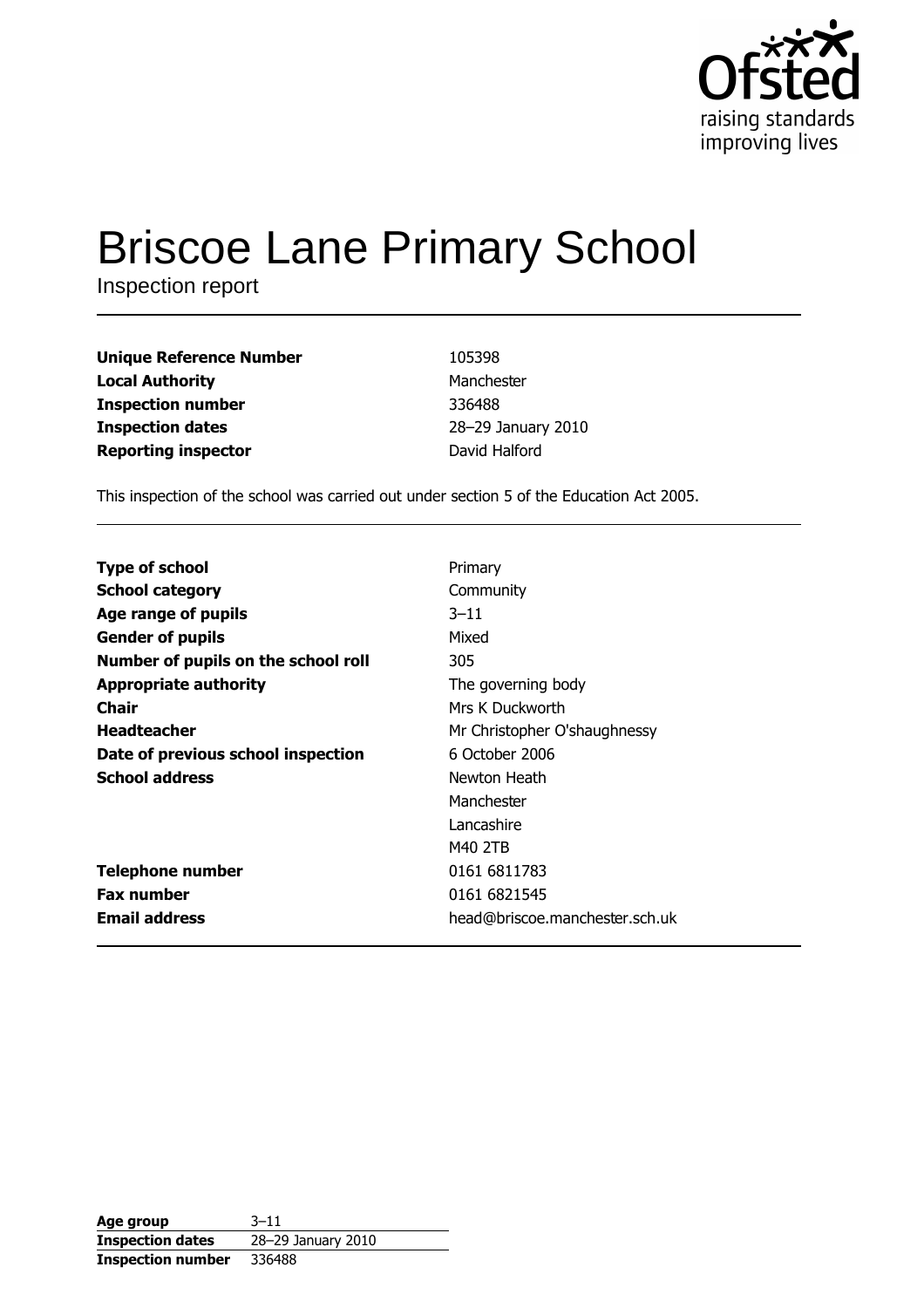The Office for Standards in Education, Children's Services and Skills (Ofsted) regulates and inspects to achieve excellence in the care of children and young people, and in education and skills for learners of all ages. It regulates and inspects childcare and children's social care, and inspects the Children and Family Court Advisory Support Service (Cafcass), schools, colleges, initial teacher training, work-based learning and skills training, adult and community learning, and education and training in prisons and other secure establishments. It rates council children's services, and inspects services for looked after children, safequarding and child protection.

Further copies of this report are obtainable from the school. Under the Education Act 2005, the school must provide a copy of this report free of charge to certain categories of people. A charge not exceeding the full cost of reproduction may be made for any other copies supplied.

If you would like a copy of this document in a different format, such as large print or Braille, please telephone 08456 404045, or email enquiries@ofsted.gov.uk.

You may copy all or parts of this document for non-commercial educational purposes, as long as you give details of the source and date of publication and do not alter the documentation in any way.

Royal Exchange Buildings **St Ann's Square** Manchester M2 7LA T: 08456 404045 Textphone: 0161 618 8524 E: enquiries@ofsted.gov.uk W: www.ofsted.gov.uk © Crown copyright 2010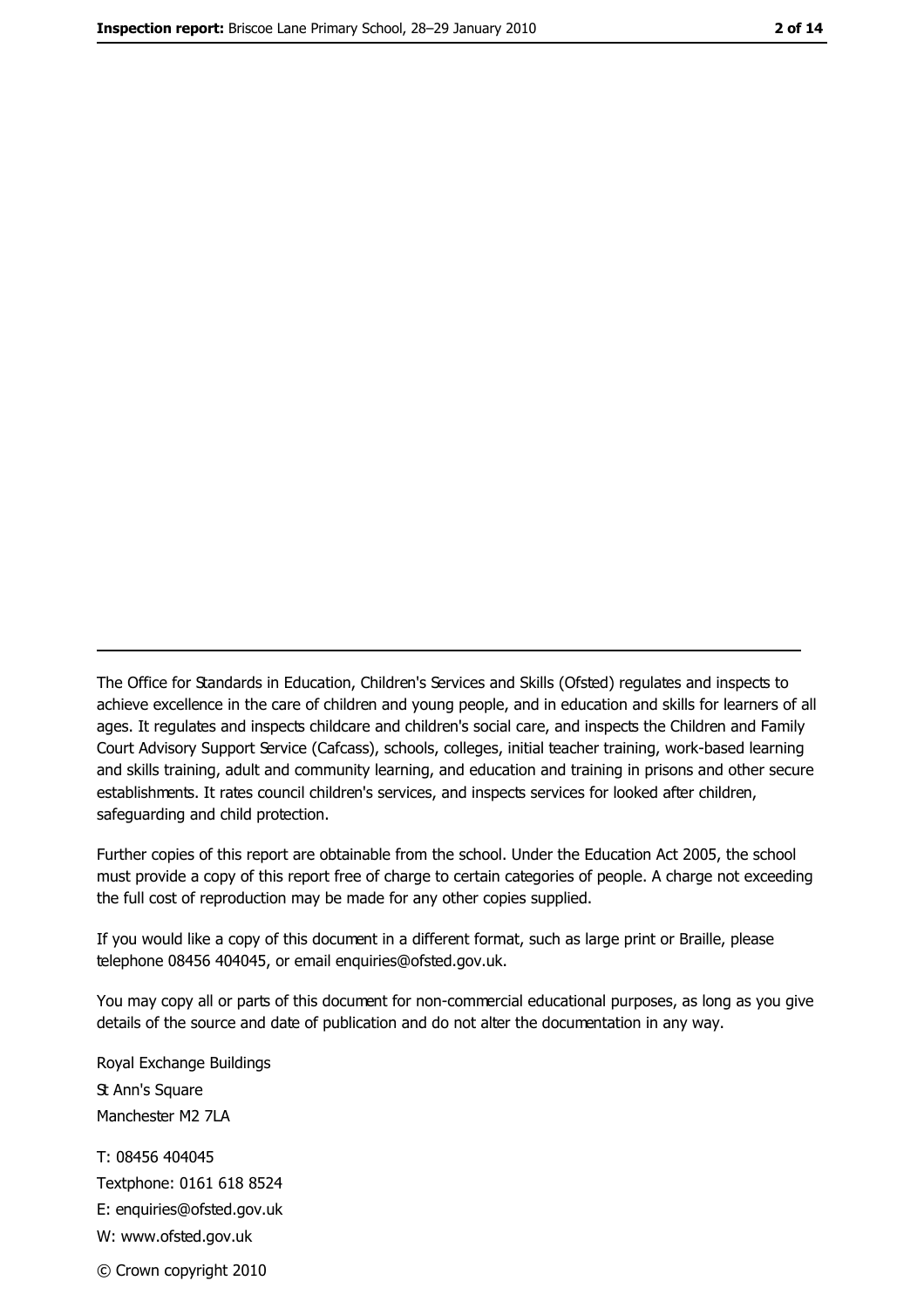# **Introduction**

This inspection was carried out by three additional inspectors. The inspectors visited twelve lessons and saw all of the teachers. They held meetings with governors, staff, groups of pupils, and personnel from external agencies working in partnership with the school. They observed the school's work, and looked at pupils' work, improvement planning, a range of school documentation, national published assessment data and the school's own data. Inspectors spent approximately 50 % of their time looking at learning and also analysed 26 questionnaires completed by parents and carers as well as a number of questionnaires completed by staff and pupils.

The inspection team reviewed many aspects of the school's work. It looked in detail at the following:

- the extent of the school's improvement since the last inspection and how this  $\blacksquare$ reflects on its capacity for sustained improvement
- pupils' standards in their basic skills  $\blacksquare$
- the impact of the work of support staff, including those from external agencies, on  $\blacksquare$ outcomes for pupils.

# **Information about the school**

This large primary school serves a community of widely varied social and economic backgrounds. The percentage of pupils known to be eligible for free school meals and the proportion of pupils with special educational needs and/or disabilities are well above average, although the percentage of pupils with a statement of special educational need is broadly average. The majority of pupils are of White British heritage, although the school does have a growing number of pupils from a variety of minority ethnic backgrounds. The Early Years Foundation Stage is made up of Nursery and a Reception Class. The school holds the Healthy School's and Artsmark and Activemark awards.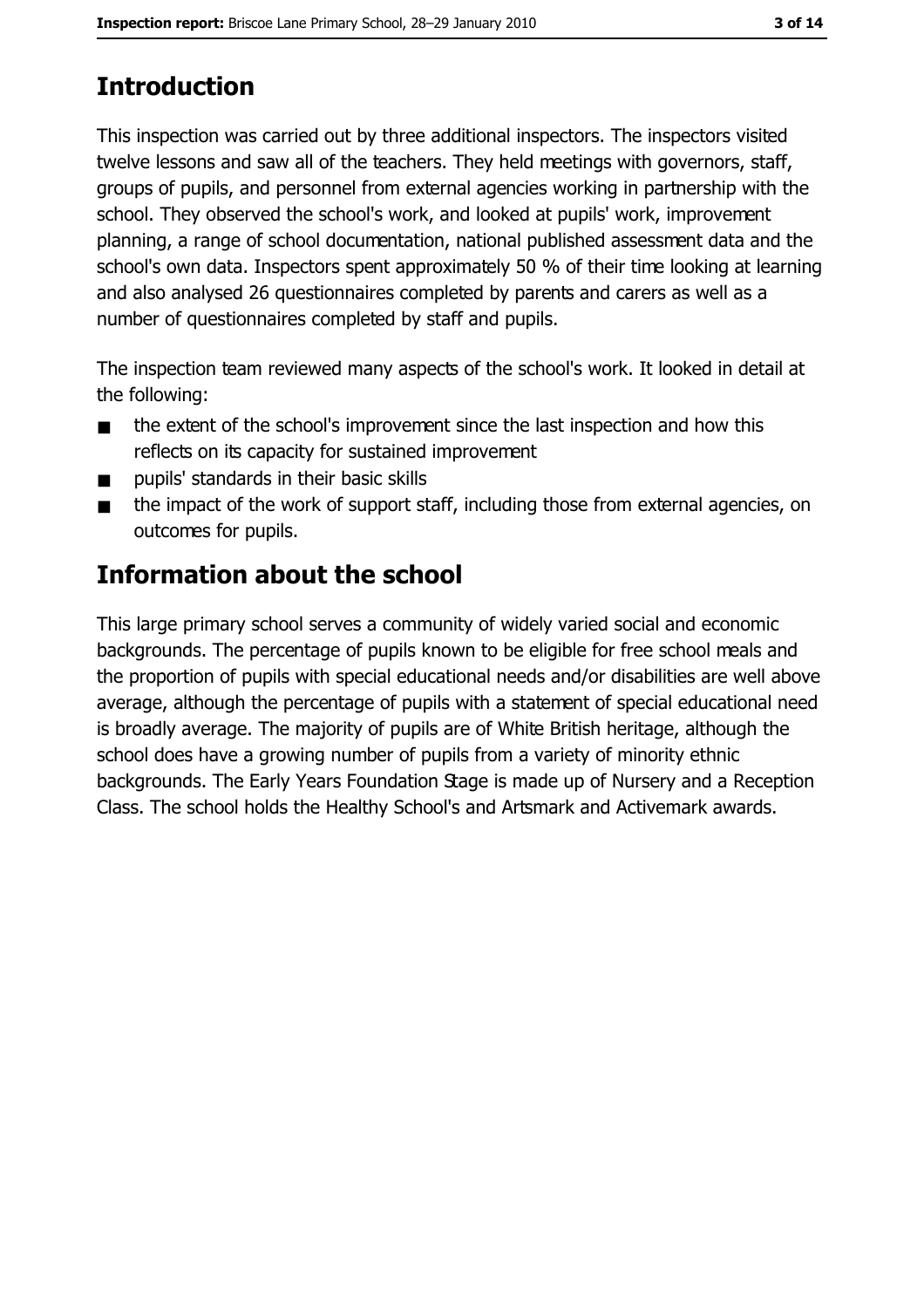# **Inspection judgements**

## Overall effectiveness: how good is the school?

#### The school's capacity for sustained improvement

## **Main findings**

This is a good school which cares for its pupils exceptionally well. Outstanding leadership is driving improvement effectively within the school and also in its relationships with the local community. Through excellent partnerships with external agencies the school carries out work that builds successfully on pupils' self-esteem and confidence enabling all pupils to make at least good progress in their academic work. Pupils have an excellent understanding of keeping healthy, appreciating the importance of healthy food and physical activity. Pupils know they are well cared for and say they feel safe and secure at all times. Comments such as, 'I like school and I feel safe here' are typical of those received during the inspection. One parent wrote, 'As parents we are very pleased with the staff who are approachable at all times – right down to the cleaning team. The school is always beautiful!'

Overall achievement is good. Children start school with skills that are much lower than is typical for their age and make good progress to reach broadly average standards by the end of Year 6. Those pupils who have English as an additional language and those who have special educational needs and/or disabilities are well supported and make good progress. Pupils' standards in writing are lower than their standards in reading, mathematics and science. Also, at present, there is not always enough challenge to ensure that all the more-able pupils reach above average standards. Pupils' attendance is just below the national average. The school has worked hard in recent times to improve this and has comprehensive systems in place. This has resulted in overall attendance rising in recent times and it is now close to the average level.

Effective teaching has many strengths, including teachers' good quality questioning and engagement of pupils in lessons. The curriculum is carefully planned to motivate and enthuse pupils and provide a wide range of effective strategies to use their literacy, numeracy and information and communication technology (ICT) skills. Good provision is made in the Early Years Foundation Stage, including a strong focus on extending learning to the outdoors.

The leadership of the school is highly effective. The headteacher, senior staff and governors have a clear and accurate overview of the school. They know its strengths and areas for development and this is reflected in its accurate self-evaluation procedures and high quality improvement planning. The school has a strong and shared drive to promote further improvement and demonstrates a good capacity to do so. It provides good value for money.

## What does the school need to do to improve further?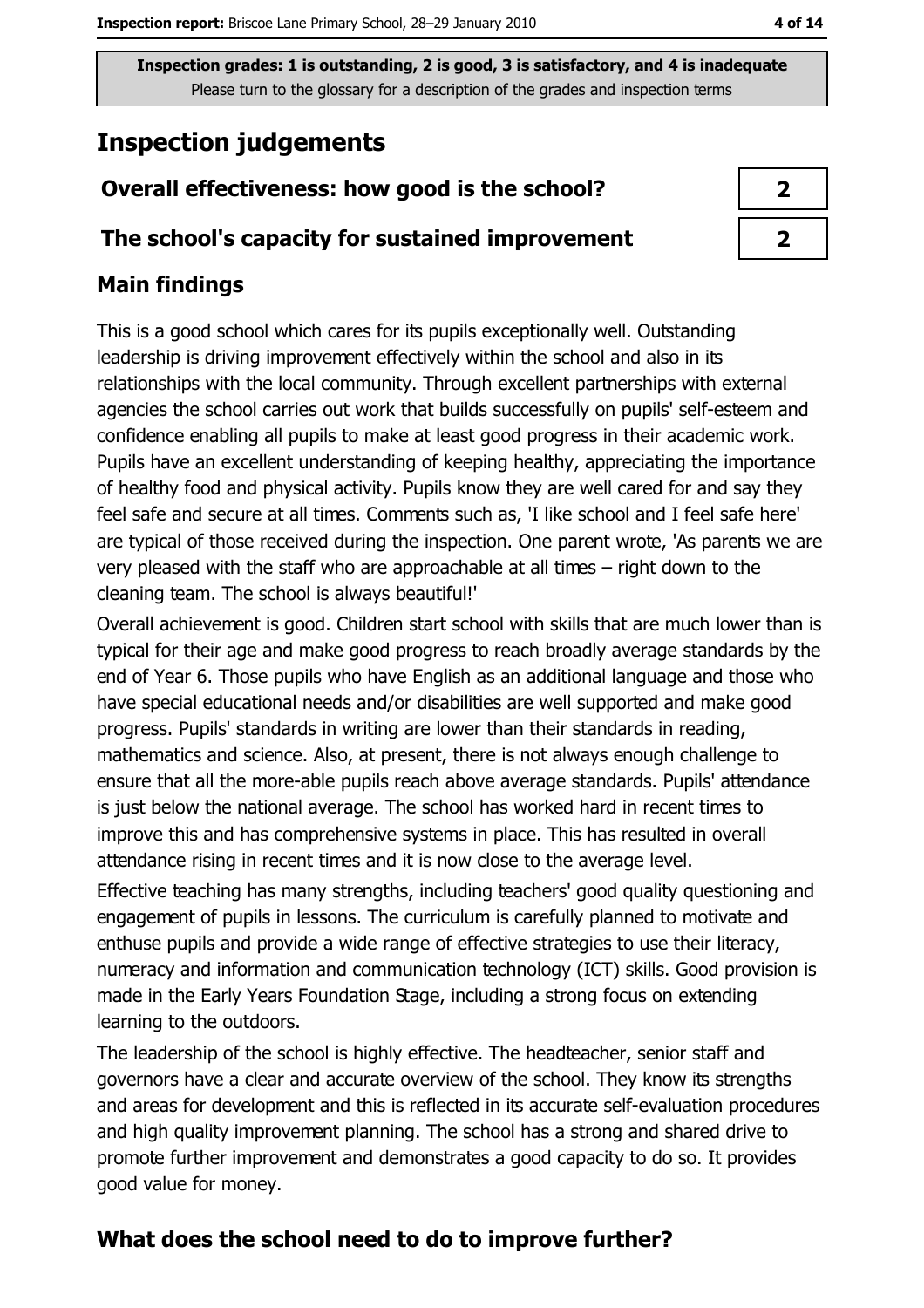- Improve pupils' attendance to exceed the national average by impressing on  $\blacksquare$ parents the need for regular attendance.
- Raise standards in writing for all pupils by increasing the opportunities to write for a  $\blacksquare$ wide range of purposes.
- Increase the level of challenge to ensure that more of the more-able pupils make as  $\blacksquare$ much progress as possible in literacy and numeracy

#### **Outcomes for individuals and groups of pupils**

In lessons pupils work hard and make good progress. They learn best through practical tasks when pupils' attention is sustained and their enjoyment is palpable. Standards in English, mathematics and science by the end of Year 6 are broadly average. This represents good overall achievement since most children start school with skills which are well below those expected for their age. The school's most recent data, together with observations from classrooms show that achievement has improved and this upward trend is set to continue. However, the work in pupils' books indicates that progress in writing is slower than progress in other basic skills. Similarly, school data indicates that although progress is improving not all of the more-able pupils are challenged sufficiently well to attain the higher levels in numeracy and literacy. The school is aware of these areas for further development and changes are already in place. However, the steps that have been taken are recent and it is too early to judge the impact of this work.

Behaviour throughout the school is good. Pupils enjoy school and respond well to all the adults with whom they interact. Pupils clearly feel very safe and say that the adults help them to do their best work. The regularity of pupils' attendance has historically been an area of difficulty for the school. It is currently on a rising trend, but remains just below average despite the school's best efforts to improve it. Pupils are extremely proud of their school and support each other very well. This helps to ensure that all pupils are happy in school and helped to adopt a positive attitude to their lessons. They clearly eniov taking on areas of responsibility and respond exceptionally well to it carrying them out very conscientiously. Pupils' views are regularly heard by the community through their representation on a number community groups including the police. Pupils have a good knowledge of right and wrong and the school takes every opportunity to promote their self-esteem. They have an encouragingly broad understanding of other cultures and this is shown in the effective manner in which they work and play together.

These are the grades for pupils' outcomes

 $\overline{2}$ 

The grades for attainment and attendance are: 1 is high; 2 is above average; 3 is broadly average; and 4 is low.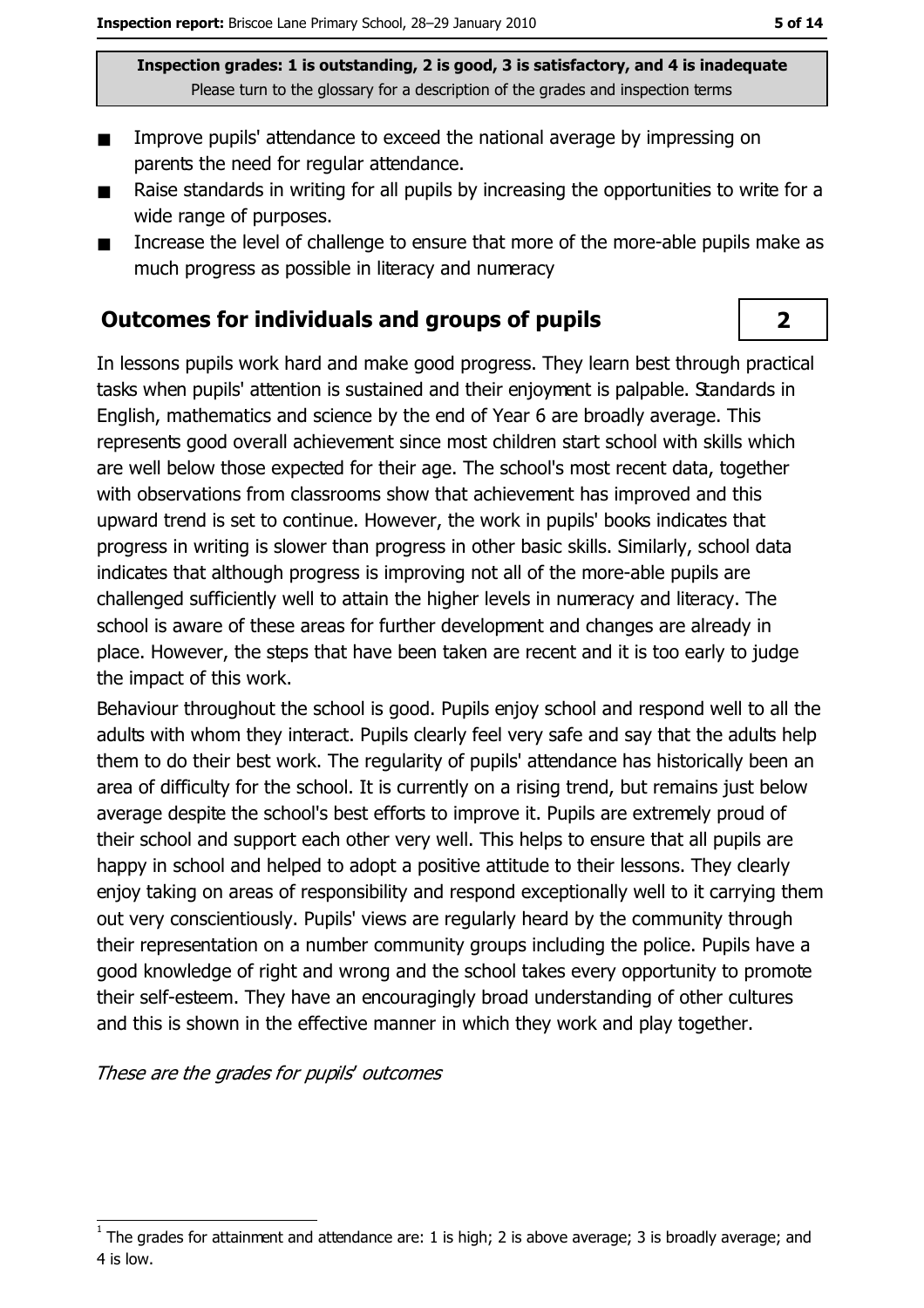| Pupils' achievement and the extent to which they enjoy their learning                                                     | $\overline{\mathbf{2}}$ |
|---------------------------------------------------------------------------------------------------------------------------|-------------------------|
| Taking into account:<br>Pupils' attainment <sup>1</sup>                                                                   | 3                       |
| The quality of pupils' learning and their progress                                                                        | $\overline{2}$          |
| The quality of learning for pupils with special educational needs and/or<br>disabilities and their progress               | $\overline{2}$          |
| The extent to which pupils feel safe                                                                                      | 1                       |
| <b>Pupils' behaviour</b>                                                                                                  | $\overline{\mathbf{2}}$ |
| The extent to which pupils adopt healthy lifestyles                                                                       | 1                       |
| The extent to which pupils contribute to the school and wider community                                                   | 1                       |
| The extent to which pupils develop workplace and other skills that will<br>contribute to their future economic well-being | 3                       |
| Taking into account:                                                                                                      | 3                       |
| Pupils' attendance <sup>1</sup>                                                                                           |                         |
| The extent of pupils' spiritual, moral, social and cultural development                                                   | 2                       |

#### How effective is the provision?

The quality of teaching is good and contributes strongly to the pupils' good learning. In the strongest lessons, pupils' activities were planned with precision and delivered in small steps of learning which were accurately recorded. These strengths were evident in a lesson about capacity in a very practical way and in a literacy lesson which imaginatively explained the main features of journalistic style of writing. Teaching was less effective when tasks did not closely match the needs of the pupils and failed to sustain their interest throughout the lesson. However, the vast majority of lessons move at a brisk pace and pupils stay engaged with the variety of interesting tasks set for them. In an exciting numeracy lesson, activities promoted challenge and real speed of thought and excitement. Praise and encouragement are strengths in many lessons. Teachers assess pupils' work frequently and regularly. Marking is supportive. Pupils know their targets and the levels at which they are working, but are not always sure of what to do next to improve.

The curriculum is planned well to meet the needs of most pupils and to capture their interest. There is a suitable emphasis on practical work, which pupils clearly enjoy. Pupils have good opportunities to use information and communication technology (ICT) across the curriculum. The curriculum is enriched well by a very wide variety of clubs and other activities. These include visits and the impact of one of these was very clear when pupils very knowledgeable discussed the course of a river valley. Pupils look forward to a wide variety of activities including a residential visit. These opportunities are provided for all pupils and financed substantially from monies generated by the school. Pupils speak excitedly of activities undertaken on these visits such as the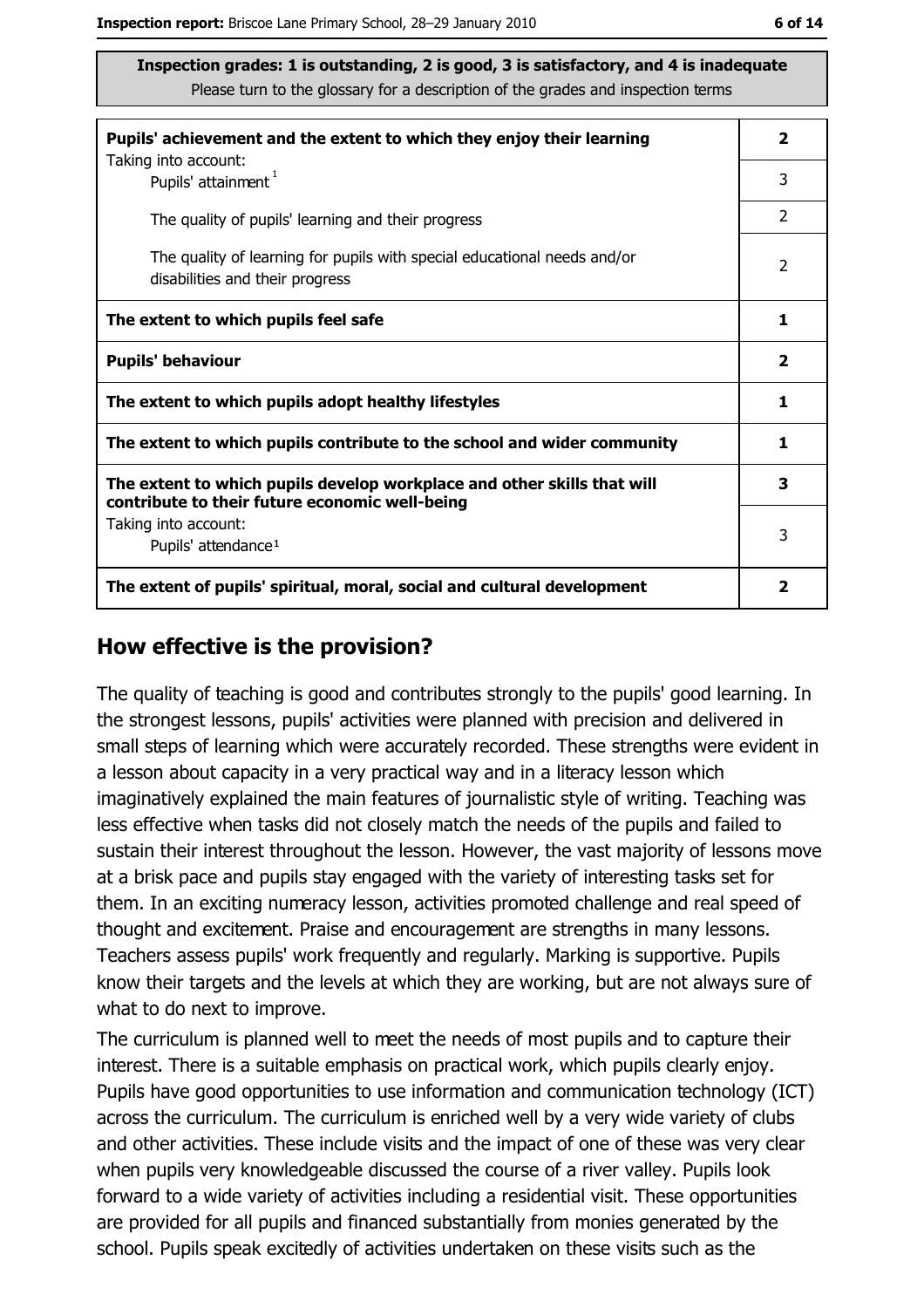'climbing and "Piranha Pool" expeditions'. These are very positive experiences; it is clear they add much to their learning and enjoyment.

Pupils genuinely value the care shown to them by staff and this outstanding aspect of the school's work demonstrates the excellent manner in which the school responds to pupils' individual needs and of the community it serves. Support staff working in partnership with teachers make a very valuable contribution to pupils' learning. The school goes the extra mile to support the more vulnerable pupils with the appointment of staff, such as family support workers, community support staff, and the involvement of the police, who come into school. These roles make a significant contribution to the school's work and enable pupils to feel safe and be fully involved in the daily life of the school. Teachers' expertise in referring pupils for additional support is an important part of their high quality work.

These are the grades for the quality of provision

| The quality of teaching                                                                                    |  |
|------------------------------------------------------------------------------------------------------------|--|
| Taking into account:<br>The use of assessment to support learning                                          |  |
| The extent to which the curriculum meets pupils' needs, including, where<br>relevant, through partnerships |  |
| The effectiveness of care, guidance and support                                                            |  |

#### How effective are leadership and management?

The headteacher and senior staff are part of a very coherent team demonstrating an outstanding commitment to promoting improvement and pupils' safety and well-being. Staff morale is very high and they are very proud to be part of the school. The drive for higher standards is very high. Challenging targets are set and exceeded, with large numbers of pupils now attaining the expected levels in their basic skills by the end of Year 6. Governors are astute, knowledgeable and proactive and have a very detailed knowledge of the school's strengths and areas for improvement. Staff and governors take their responsibility for safeguarding pupils very seriously and procedures are very comprehensive. The school's approach to pupils' safety permeates all aspects of its work. Teaching is closely monitored, although the focus is not always on the impact of the quality of teaching on pupils' learning. Nevertheless, leaders have an informed picture of the overall quality of teaching.

The promotion of equal opportunities is good, largely due to the detailed knowledge each member of staff has about the pupils in their care. The school is already addressing the provision for more-able pupils to ensure that every pupil fulfils his or her potential. The school plans and evaluates its work to promote community cohesion well. It is particularly strong in its understanding of, and working with, the local community, and pupils have an encouraging breadth of understanding about cultures different to their own. The school recognises and has plans to further develop pupils' understanding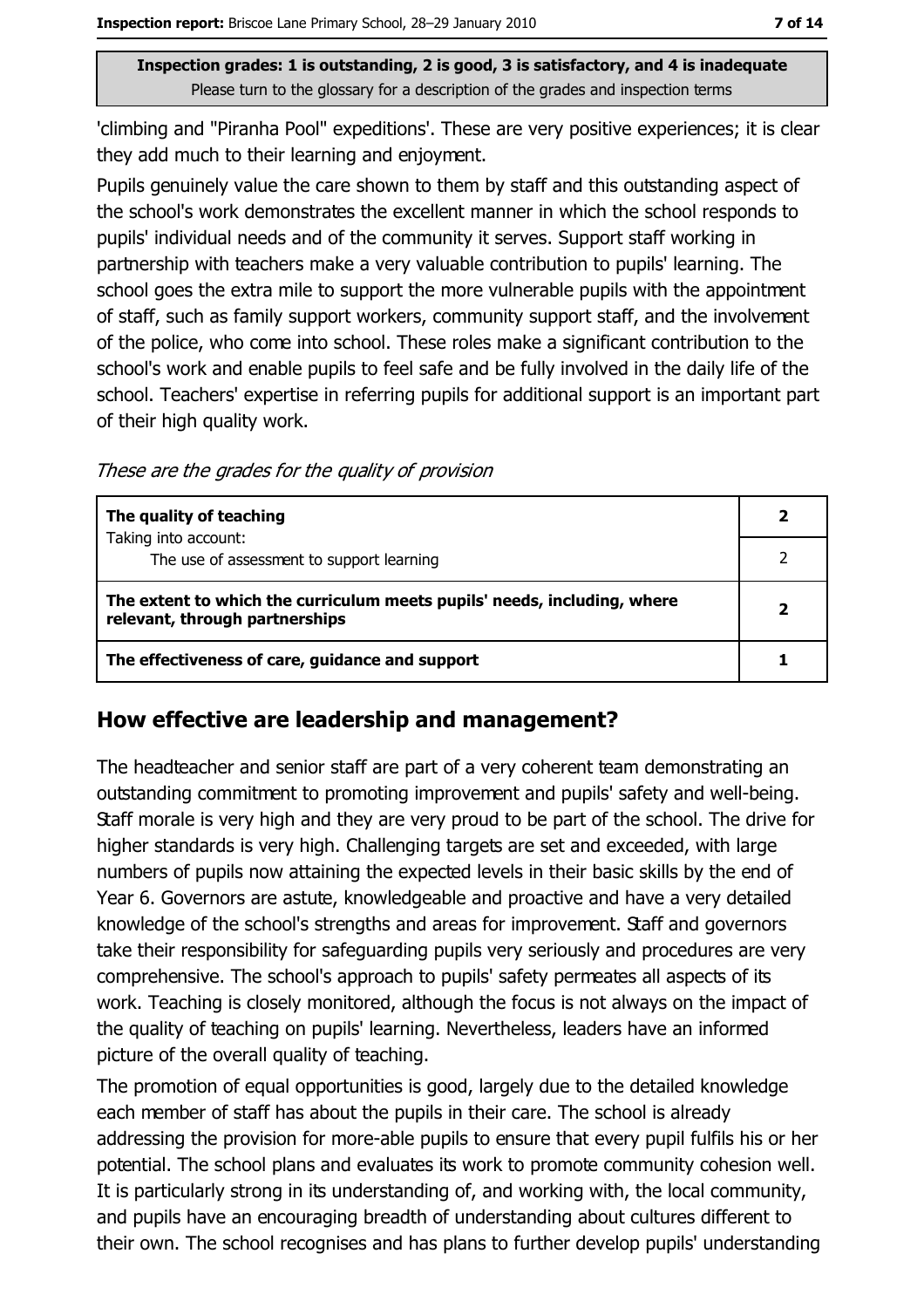and engagement with different cultures nationally and internationally. The school is a very harmonious community with pupils from different cultural backgrounds getting on well together. The school's procedures for tackling any form of discrimination are effective.

The school enjoys good links with parents and carers and very strong links with outside agencies. These links contribute significantly to the outstanding quality of care, pupils' learning and well-being.

|  |  | These are the grades for leadership and management |
|--|--|----------------------------------------------------|
|  |  |                                                    |
|  |  |                                                    |

| The effectiveness of leadership and management in embedding ambition and<br>driving improvement                                                                     | 1                       |
|---------------------------------------------------------------------------------------------------------------------------------------------------------------------|-------------------------|
| Taking into account:<br>The leadership and management of teaching and learning                                                                                      | 2                       |
| The effectiveness of the governing body in challenging and supporting the<br>school so that weaknesses are tackled decisively and statutory responsibilities<br>met | 1                       |
| The effectiveness of the school's engagement with parents and carers                                                                                                | $\overline{\mathbf{2}}$ |
| The effectiveness of partnerships in promoting learning and well-being                                                                                              | 1                       |
| The effectiveness with which the school promotes equality of opportunity and<br>tackles discrimination                                                              | $\overline{\mathbf{2}}$ |
| The effectiveness of safeguarding procedures                                                                                                                        | 1                       |
| The effectiveness with which the school promotes community cohesion                                                                                                 | $\overline{\mathbf{2}}$ |
| The effectiveness with which the school deploys resources to achieve<br>value for money                                                                             | 2                       |

### **Early Years Foundation Stage**

Almost all children enter the Nursery with skills that are significantly well below those typical for their age particularly in their personal and social development and communication and language skills. Progress is good through both the Nursery and Reception, but a large number of children have skills that are still below the expected outcomes by the time they enter Year 1. Support for all the children is of good quality and they settle quickly and soon learn to share and play together well. There is a good balance between free choice work and tasks led by adults. In the Nursery, children enjoy the excellent outdoor facilities and staff ensure that a full range of activities are consistently available to them to learn both inside and outside. In the Reception class, the outside facility is very new and plans are in hand to make sure it is utilised fully.

The successful teamwork is a strength. Leadership of the Early Years Foundation Stage is outstanding. The learning environment is attractive and welcoming. Staff are very clear about their roles, observe children's learning carefully and intervene effectively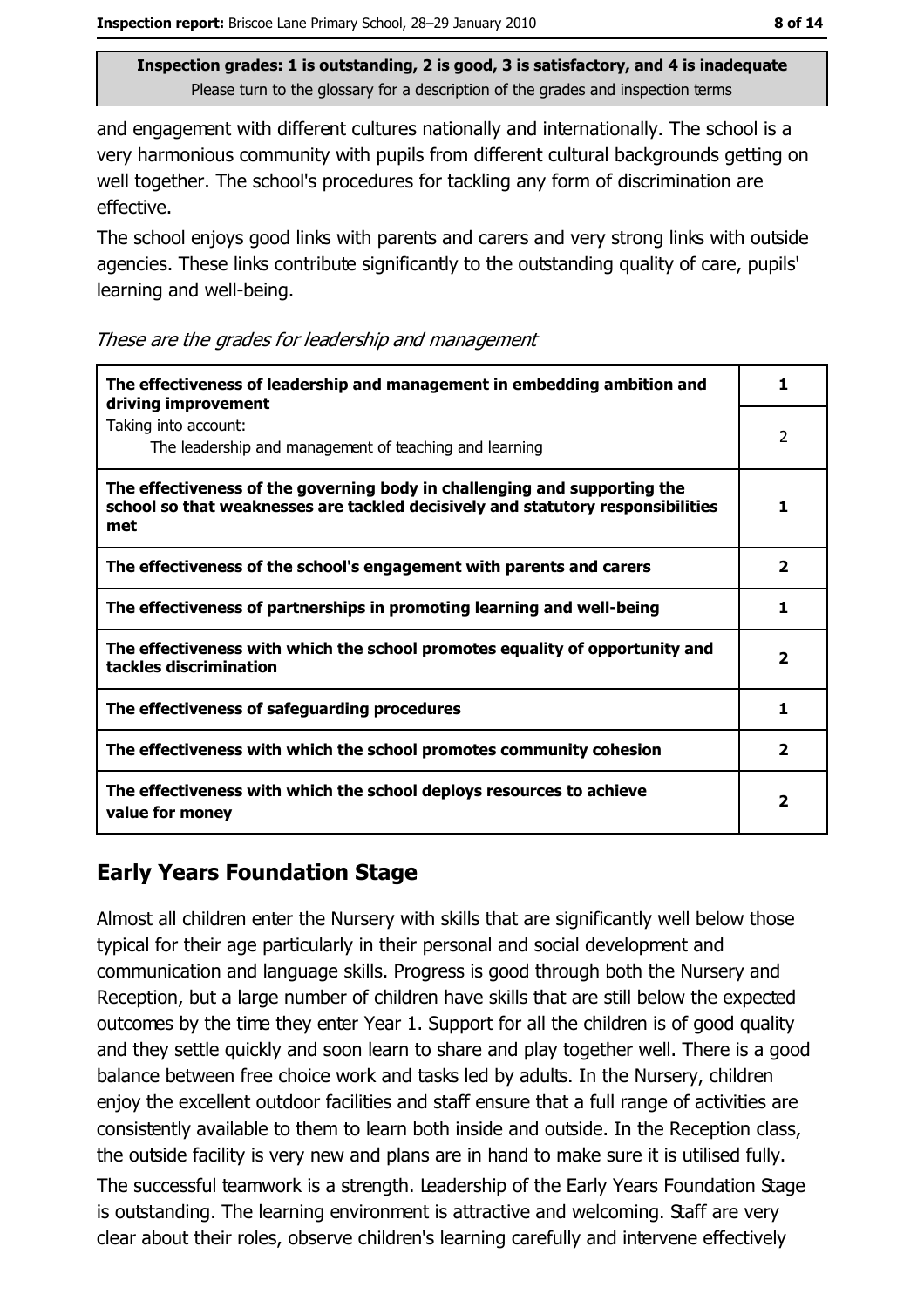when needed. Planning is detailed and thorough. Assessment is good. Staff monitor progress closely and make good use of the detailed data they gather to track progress and inform planning.

Good working relationships with parents and carers are established. Staff are always trying to find different ways to involve parents and carers in their children's learning. Individual folders of information are available for every child to which parents have daily access. Arrangements for ensuring children's welfare are very good. The high level of pastoral care throughout the school is also evident in the Early Years Foundation Stage setting.

These are the grades for the Early Years Foundation Stage

| <b>Overall effectiveness of the Early Years Foundation Stage</b>                      | $\mathbf{2}$ |
|---------------------------------------------------------------------------------------|--------------|
| Taking into account:                                                                  |              |
| Outcomes for children in the Early Years Foundation Stage                             |              |
| The quality of provision in the Early Years Foundation Stage                          |              |
| The effectiveness of leadership and management of the Early Years<br>Foundation Stage |              |

## **Views of parents and carers**

Only a small number of parents and carers returned the questionnaire distributed prior to the inspection. All of the returns recorded were entirely positive and in line with the inspectors' view of the school. Very few questionnaires included comments and those that did praised the school and the staff for their work.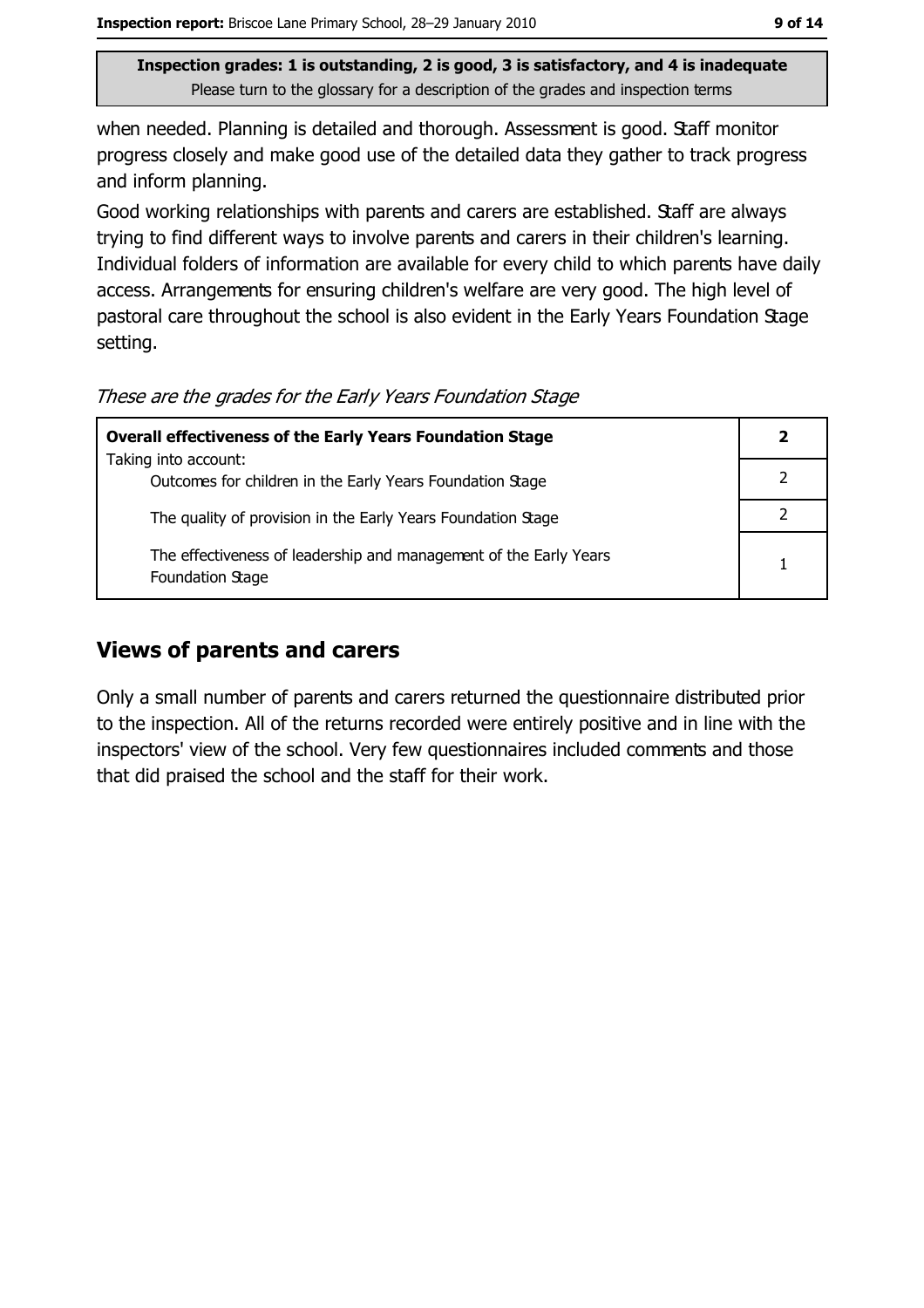#### Responses from parents and carers to Ofsted's questionnaire

Ofsted invited all the registered parents and carers of pupils registered at Briscoe Lane Primary School to complete a questionnaire about their views of the school.

In the questionnaire, parents and carers were asked to record how strongly they agreed with 13 statements about the school.

The inspection team received 26 completed questionnaires by the end of the on-site inspection. In total, there are 305 pupils registered at the school.

| <b>Statements</b>                                                                                                                                                                                                                                       | <b>Strongly</b><br><b>Agree</b> |               | <b>Agree</b> |               | <b>Disagree</b> |               | <b>Strongly</b><br>disagree |               |
|---------------------------------------------------------------------------------------------------------------------------------------------------------------------------------------------------------------------------------------------------------|---------------------------------|---------------|--------------|---------------|-----------------|---------------|-----------------------------|---------------|
|                                                                                                                                                                                                                                                         | <b>Total</b>                    | $\frac{1}{2}$ | <b>Total</b> | $\frac{0}{0}$ | <b>Total</b>    | $\frac{0}{0}$ | <b>Total</b>                | $\frac{1}{2}$ |
| My child enjoys school                                                                                                                                                                                                                                  | 20                              | 77            | 5            | 19            | 0               | 0             | 0                           | 0             |
| The school keeps my child<br>safe                                                                                                                                                                                                                       | 24                              | 92            | 2            | 8             | $\mathbf 0$     | 0             | 0                           | 0             |
| The school informs me<br>about my child's progress                                                                                                                                                                                                      | 21                              | 81            | 5            | 19            | $\mathbf 0$     | 0             | $\mathbf{0}$                | 0             |
| My child is making enough<br>progress at this school                                                                                                                                                                                                    | 18                              | 69            | 8            | 31            | $\mathbf 0$     | 0             | 0                           | 0             |
| The teaching is good at this<br>school                                                                                                                                                                                                                  | 22                              | 85            | 3            | 12            | $\mathbf 0$     | 0             | 0                           | 0             |
| The school helps me to<br>support my child's learning                                                                                                                                                                                                   | 22                              | 85            | 4            | 15            | $\mathbf 0$     | 0             | 0                           | 0             |
| The school helps my child to<br>have a healthy lifestyle                                                                                                                                                                                                | 18                              | 69            | 8            | 31            | $\mathbf 0$     | 0             | 0                           | 0             |
| The school makes sure that<br>my child is well prepared for<br>the future (for example<br>changing year group,<br>changing school, and for<br>children who are finishing<br>school, entering further or<br>higher education, or<br>entering employment) | 17                              | 65            | 8            | 31            | $\mathbf 0$     | 0             | $\mathbf 0$                 | 0             |
| The school meets my child's<br>particular needs                                                                                                                                                                                                         | 18                              | 69            | 7            | 27            | $\mathbf 0$     | 0             | 0                           | 0             |
| The school deals effectively<br>with unacceptable behaviour                                                                                                                                                                                             | 21                              | 81            | 4            | 15            | $\mathbf 0$     | 0             | 0                           | 0             |
| The school takes account of<br>my suggestions and<br>concerns                                                                                                                                                                                           | 17                              | 65            | 9            | 35            | $\mathbf 0$     | 0             | 0                           | 0             |
| The school is led and<br>managed effectively                                                                                                                                                                                                            | 22                              | 85            | 3            | 12            | $\mathbf 0$     | 0             | 0                           | $\mathbf 0$   |
| Overall, I am happy with my<br>child's experience at this<br>school                                                                                                                                                                                     | 23                              | 88            | 3            | 12            | $\mathbf 0$     | 0             | $\mathbf 0$                 | 0             |

The table above summarises the responses that parents and carers made to each statement. The percentages indicate the proportion of parents and carers giving that response out of the total number of completed questionnaires. Where one or more parents and carers chose not to answer a particular question, the percentages will not add up to 100%.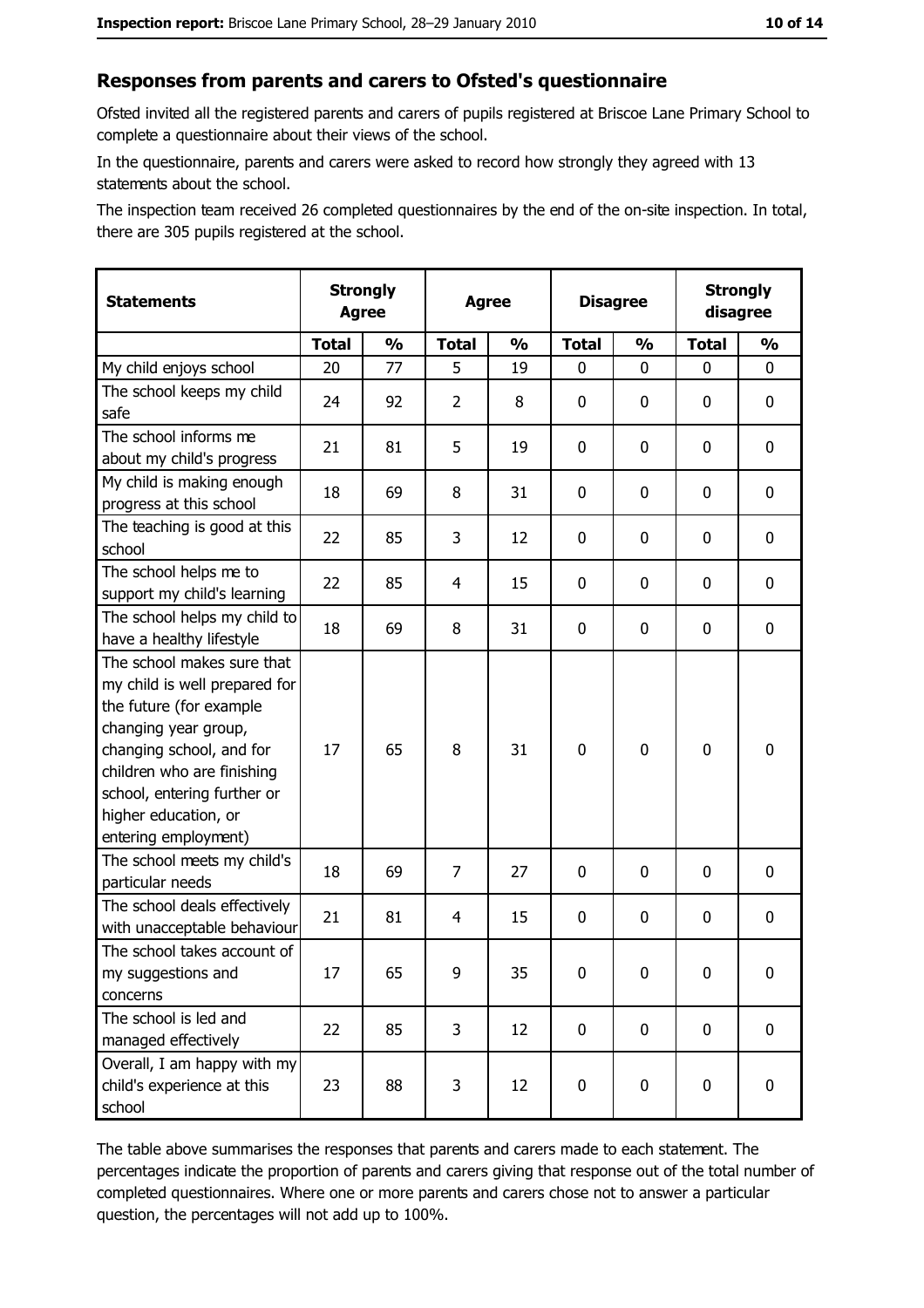# Glossary

| Grade   | <b>Judgement</b> | <b>Description</b>                                                                                                                                                                                                               |
|---------|------------------|----------------------------------------------------------------------------------------------------------------------------------------------------------------------------------------------------------------------------------|
| Grade 1 | Outstanding      | These features are highly effective. An oustanding<br>school provides exceptionally well for its pupils' needs.                                                                                                                  |
| Grade 2 | Good             | These are very positive features of a school. A school<br>that is good is serving its pupils well.                                                                                                                               |
| Grade 3 | Satisfactory     | These features are of reasonable quality. A satisfactory<br>school is providing adequately for its pupils.                                                                                                                       |
| Grade 4 | Inadequate       | These features are not of an acceptable standard. An<br>inadequate school needs to make significant<br>improvement in order to meet the needs of its pupils.<br>Ofsted inspectors will make further visits until it<br>improves. |

# What inspection judgements mean

## Overall effectiveness of schools inspected between September 2007 and July 2008

|                       | Overall effectiveness judgement (percentage of<br>schools) |      |                     |                   |
|-----------------------|------------------------------------------------------------|------|---------------------|-------------------|
| <b>Type of school</b> | Outstanding                                                | Good | <b>Satisfactory</b> | <b>Inadequate</b> |
| Nursery schools       | 39                                                         | 58   | 3                   | 0                 |
| Primary schools       | 13                                                         | 50   | 33                  | 4                 |
| Secondary schools     | 17                                                         | 40   | 34                  | 9                 |
| Sixth forms           | 18                                                         | 43   | 37                  | $\overline{2}$    |
| Special schools       | 26                                                         | 54   | 18                  | $\overline{2}$    |
| Pupil referral units  | 7                                                          | 55   | 30                  | 7                 |
| All schools           | 15                                                         | 49   | 32                  | 5                 |

New school inspection arrangements were introduced on 1 September 2009. This means that inspectors now make some additional judgements that were not made previously.

The data in the table above were reported in The Annual Report of Her Majesty's Chief Inspector of Education, Children's Services and Skills 2007/08.

Percentages are rounded and do not always add exactly to 100. Secondary school figures include those that have sixth forms, and sixth form figures include only the data specifically for sixth form inspection judgements.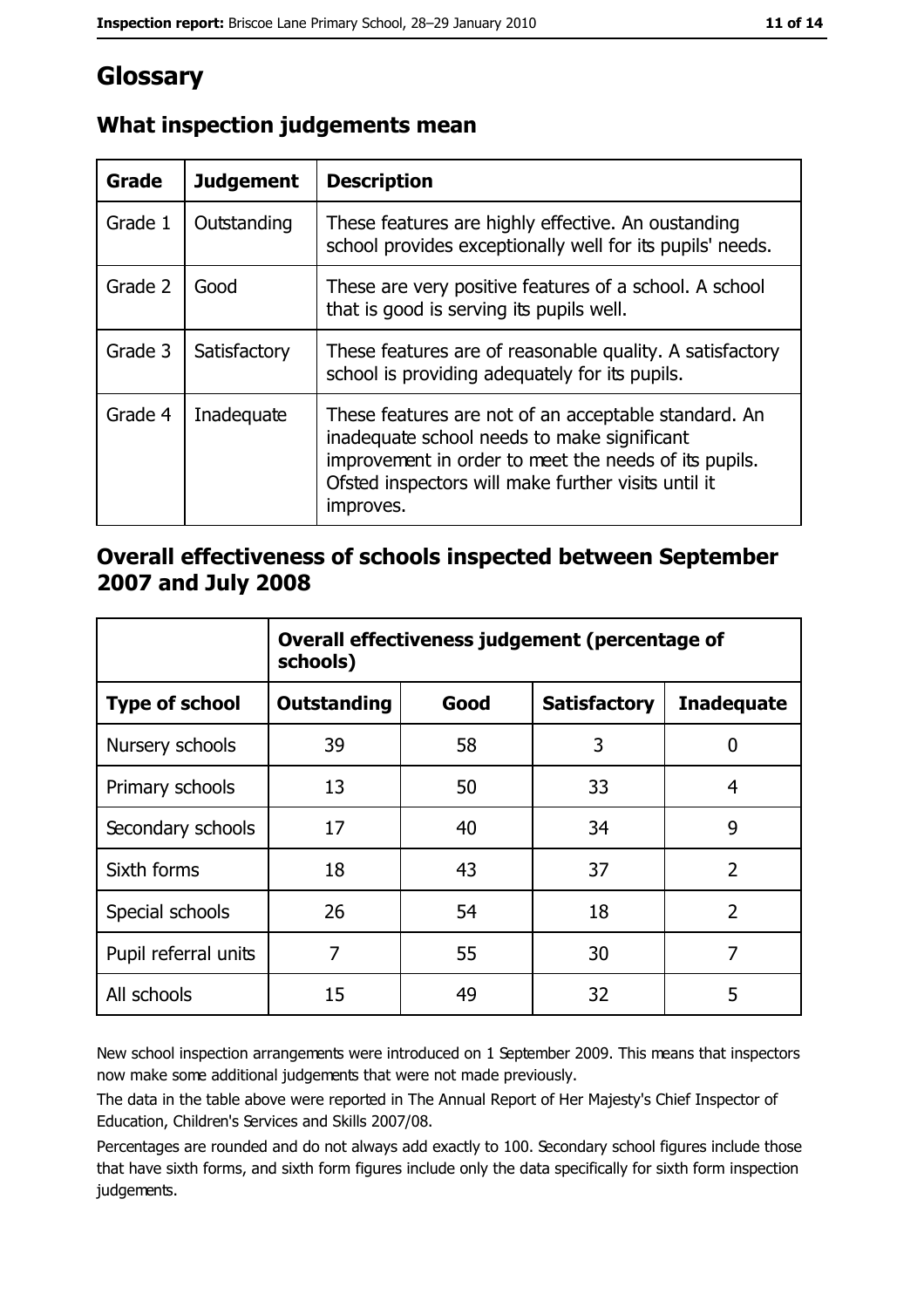# **Common terminology used by inspectors**

| Achievement:                  | the progress and success of a pupil in<br>their learning, development or training.                                                                                                                                                                                                                           |
|-------------------------------|--------------------------------------------------------------------------------------------------------------------------------------------------------------------------------------------------------------------------------------------------------------------------------------------------------------|
| Attainment:                   | the standard of the pupils' work shown by<br>test and examination results and in<br>lessons.                                                                                                                                                                                                                 |
| Capacity to improve:          | the proven ability of the school to<br>continue improving. Inspectors base this<br>judgement on what the school has<br>accomplished so far and on the quality of<br>its systems to maintain improvement.                                                                                                     |
| Leadership and management:    | the contribution of all the staff with<br>responsibilities, not just the headteacher,<br>to identifying priorities, directing and<br>motivating staff and running the school.                                                                                                                                |
| Learning:                     | how well pupils acquire knowledge,<br>develop their understanding, learn and<br>practise skills and are developing their<br>competence as learners.                                                                                                                                                          |
| <b>Overall effectiveness:</b> | inspectors form a judgement on a school's<br>overall effectiveness based on the findings<br>from their inspection of the school. The<br>following judgements, in particular,<br>influence what the overall effectiveness<br>judgement will be.                                                               |
|                               | The school's capacity for sustained<br>improvement.<br>Outcomes for individuals and groups<br>of pupils.<br>The quality of teaching.<br>The extent to which the curriculum<br>meets pupil's needs, including where<br>relevant, through partnerships.<br>The effectiveness of care, guidance<br>and support. |
| Progress:                     | the rate at which pupils are learning in<br>lessons and over longer periods of time. It<br>is often measured by comparing the<br>pupils' attainment at the end of a key<br>stage with their attainment when they<br>started.                                                                                 |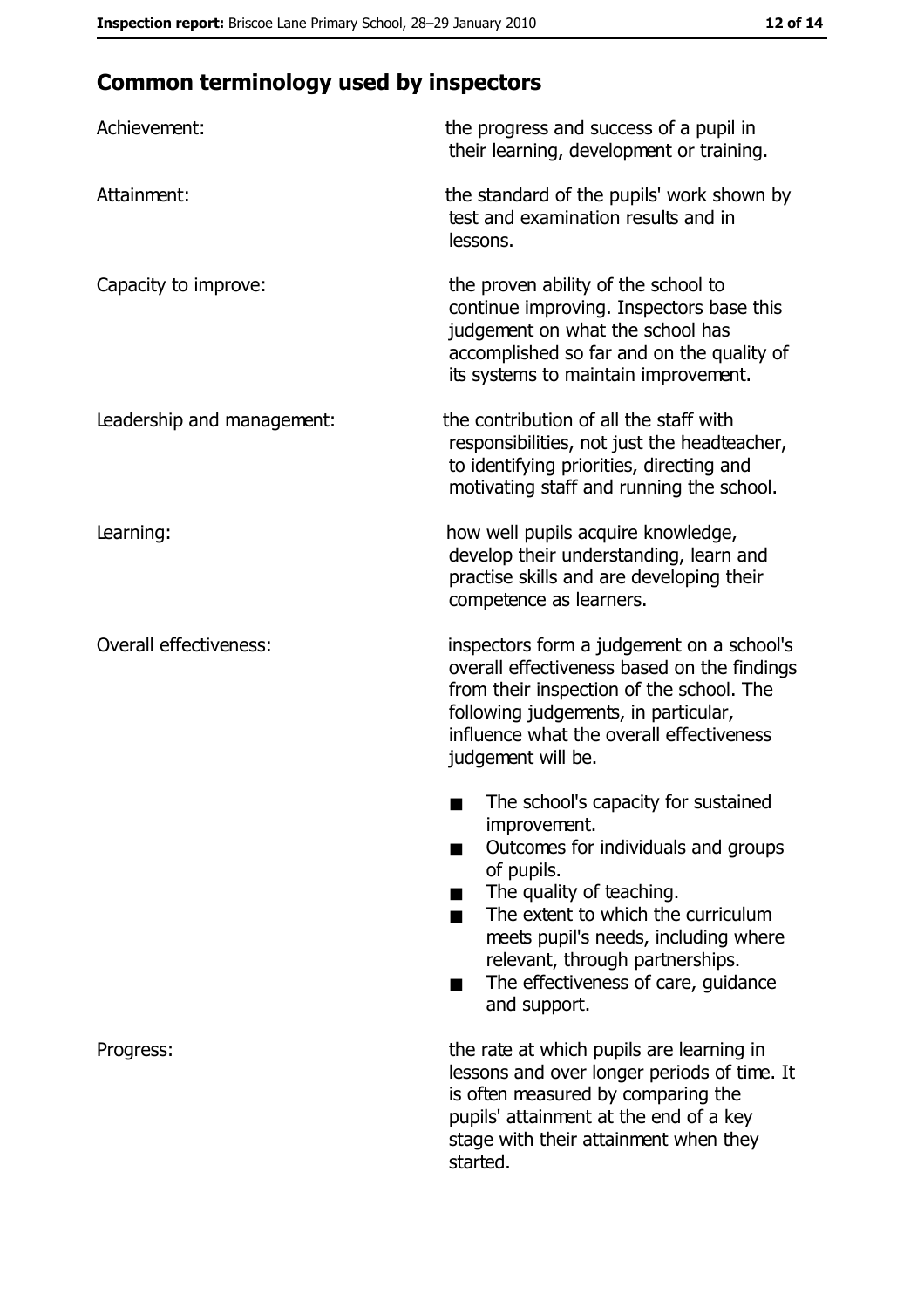This letter is provided for the school, parents and carers to share with their children. It describes Ofsted's main findings from the inspection of their school.



#### 1 February 2010

#### Dear Pupils

#### Inspection of Briscoe Lane Primary School, Manchester, M40 2TB

My colleagues and I really enjoyed our recent inspection of your school. Thank you very much for your warm welcome and for looking after us so well. You were very helpful in lessons when we asked you to explain what you were doing and also very friendly around the school. My particular thanks should go to everyone who spoke with us and who helped us to understand why it is that you enjoy your school so much.

Briscoe Lane Primary School is a good school, with some very interesting work taking place. The staff care for you all outstandingly well, make sure you feel safe and secure and I think that the way in which your headteacher and his staff and governors manage your school is also outstanding. I shall remember the discussion about river valleys, meanders and ox-bow lakes that I had with some Year 6 pupils and the excitement they were feeling before their visit to the Manchester Velodrome!

When we visit schools, inspectors also look for things which will help each school to get even better. Your school's attendance percentages are not yet high enough and your standards in writing could be better. We also think that your teachers should try to ensure that those boys and girls who find learning easy should be given more work to really make them think. I have asked you headteacher to make these important improvements.

Thank you once again for all your help when we made our visit to you. I send you all my very best wishes for the future. I do hope that you continue to enjoy learning as much as you do at the moment.

Yours sincerely, Mr David Halford Lead Inspector.